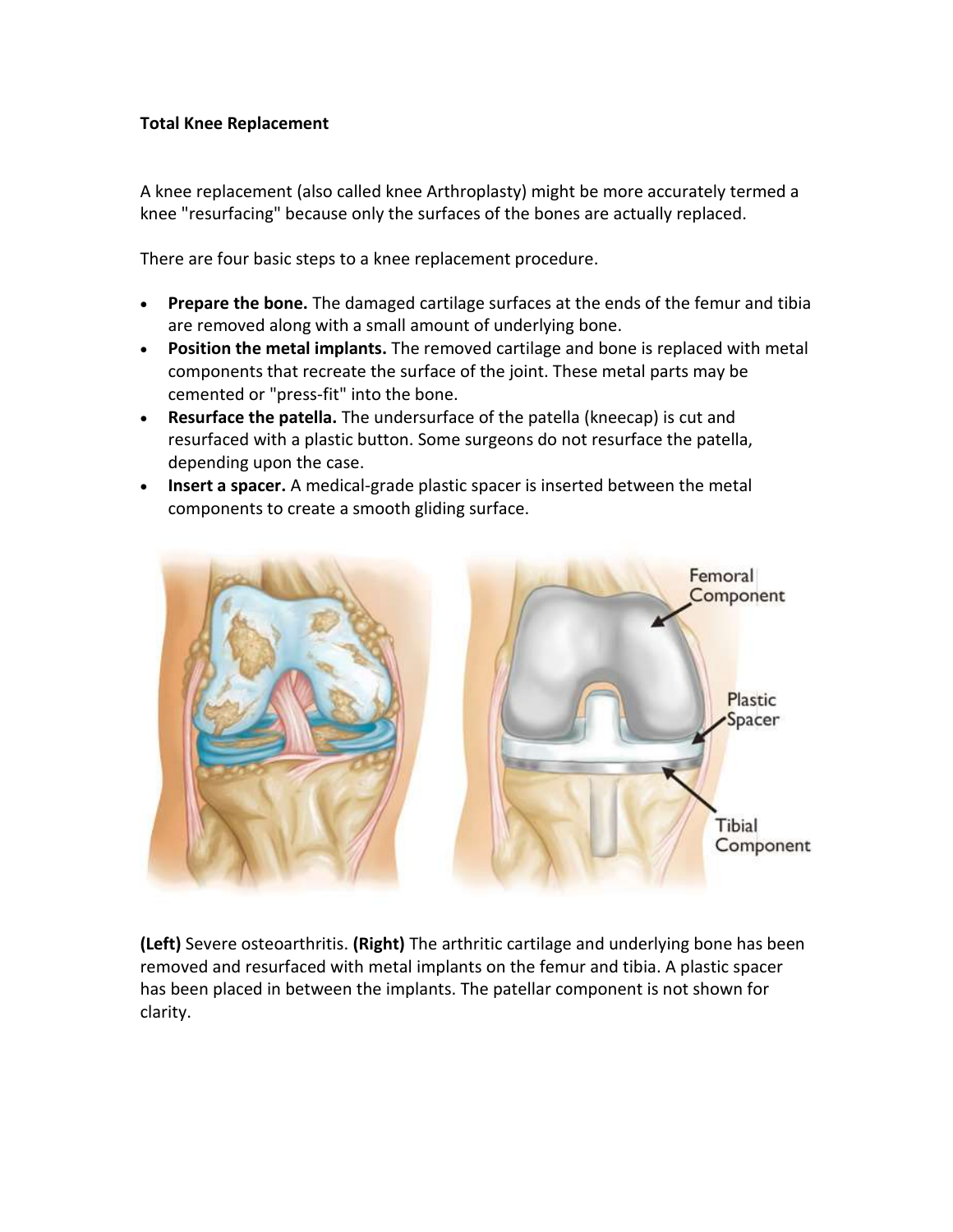# *When Surgery Is Recommended*

- A knee that has become bowed as a result of severe arthritis.
- Severe knee pain or stiffness that limits your everyday activities, including walking, climbing stairs, and getting in and out of chairs. You may find it hard to walk more than a few blocks without significant pain and you may need to use a cane or walker
- Severe knee pain while resting, either day or night
- Chronic knee inflammation and swelling that does not improve with rest or medications
- Knee deformity  $-$  a bowing in or out of your knee
- Failure to substantially improve with other treatments such as anti-inflammatory medications, cortisone injections, lubricating injections, physical therapy, or other surgeries.

## *Candidates for Surgery*

There are no absolute age or weight restrictions for total knee replacement surgery.

Recommendations for surgery are based on a patient's pain and disability, not age. Most patients who undergo total knee replacement are age 50 to 80, but orthopaedic surgeons evaluate patients individually. Total knee replacements have been performed successfully at all ages, from the young teenager with juvenile arthritis to the elderly patient with degenerative arthritis.

# *Orthopaedic Evaluation*

- **A medical history.** Your orthopaedic surgeon will gather information about your general health and ask you about the extent of your knee pain and your ability to function.
- **A physical examination.** This will assess knee motion, stability, strength, and overall leg alignment.
- **X-rays.** These images help to determine the extent of damage and deformity in your knee.
- **Other tests.** Occasionally blood tests, or advanced imaging such as a magnetic resonance imaging (MRI) scan, may be needed to determine the condition of the bone and soft tissues of your knee.

Our orthopaedic surgeon will review the results of your evaluation and discuss whether total knee replacement is the best method to relieve your pain and improve your function. Other treatment options — including medications, injections, physical therapy, or other types of surgery — will also be considered and discussed.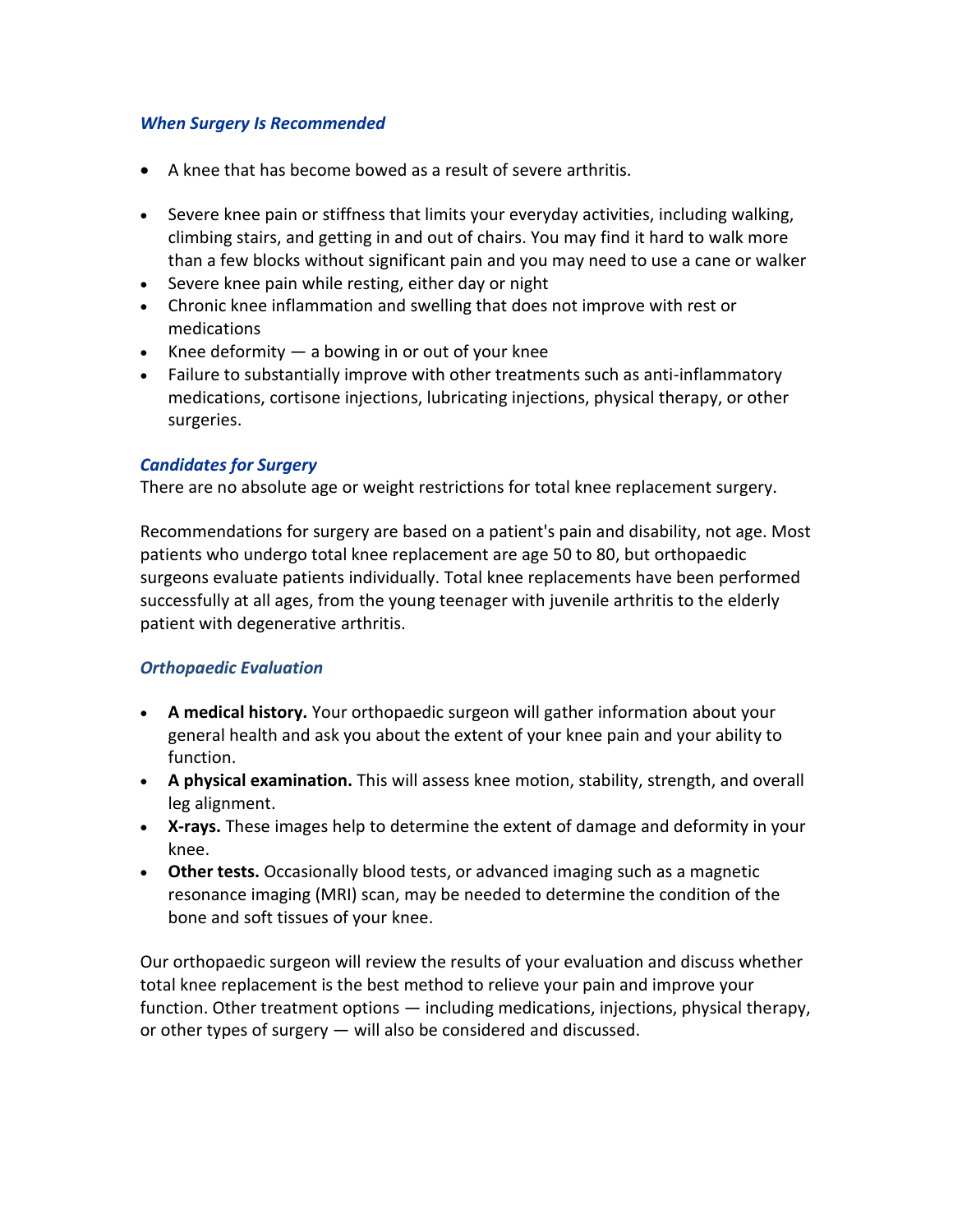In addition, our orthopaedic surgeon will explain the potential risks and complications of total knee replacement, including those related to the surgery itself and those that can occur over time after your surgery.

## Deciding to Have Knee Replacement Surgery

### *Realistic Expectations*

An important factor in deciding whether to have total knee replacement surgery is to understand what the procedure can and cannot do.

More than 90% of people who have total knee replacement surgery experience a dramatic reduction of knee pain and a significant improvement in the ability to perform common activities of daily living. But total knee replacement will not allow you to do more than you could before you developed arthritis.

With normal use and activity, every knee replacement implant begins to wear in its plastic spacer. Excessive activity or weight may speed up this normal wear and may cause the knee replacement to loosen and become painful. Therefore, most surgeons advise against high-impact activities such as running, jogging, jumping, or other highimpact sports for the rest of your life after surgery.

Realistic activities following total knee replacement include unlimited walking, swimming, golf, driving, light hiking, biking, ballroom dancing, and other low-impact sports.

With appropriate activity modification, knee replacements can last for many years.

### *Possible Complications of Surgery*

The complication rate following total knee replacement is low. Serious complications, such as a knee joint infection, occur in fewer than 2% of patients. Major medical complications such as heart attack or stroke occur even less frequently. Chronic illnesses may increase the potential for complications. Although uncommon, when these complications occur, they can prolong or limit full recovery.

**Infection.** Infection may occur in the wound or deep around the prosthesis. It may happen while in the hospital or after you go home. It may even occur years later. Minor infections in the wound area are generally treated with antibiotics. Major or deep infections may require more surgery and removal of the prosthesis. Any infection in your body can spread to your joint replacement.

**Blood clots.** Blood clots in the leg veins are one of the most common complications of knee replacement surgery. These clots can be life-threatening if they break free and travel to your lungs. Your orthopaedic surgeon will outline a prevention program, which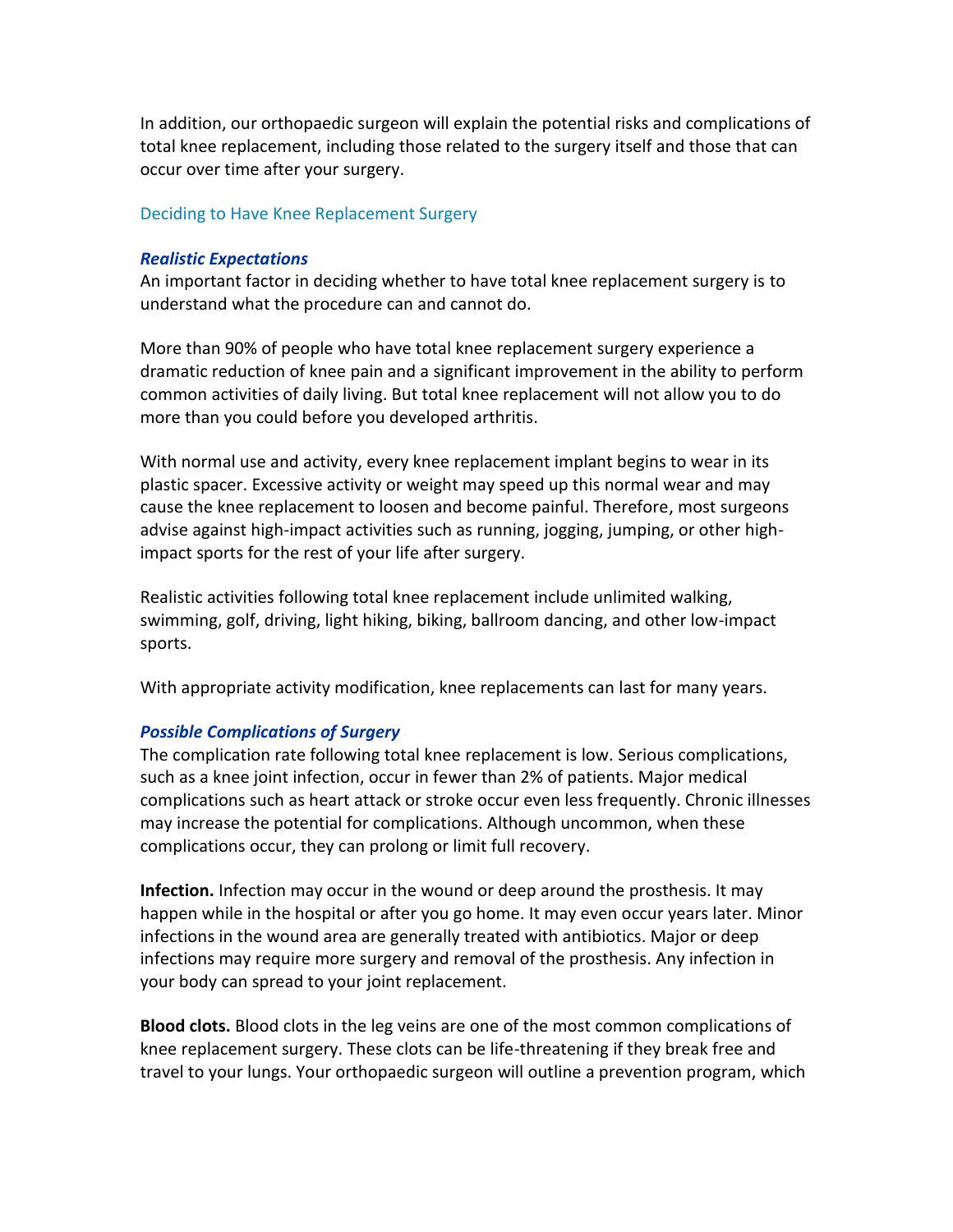may include periodic elevation of your legs, lower leg exercises to increase circulation, support stockings, and medication to thin your blood.

**Implant problems.** Although implant designs and materials, as well as surgical techniques, continue to advance, implant surfaces may wear down and the components may loosen. Additionally, although an average of 115° of motion is generally anticipated after surgery, scarring of the knee can occasionally occur, and motion may be more limited, particularly in patients with limited motion before surgery.

**Continued pain.** A small number of patients continue to have pain after a knee replacement. This complication is rare, however, and the vast majority of patients experience excellent pain relief following knee replacement.

**Neurovascular injury.** While rare, injury to the nerves or blood vessels around the knee can occur during surgery.

# Preparing for Surgery

# *Medical Evaluation*

If you decide to have total knee replacement surgery, we will schedule a complete physical examination several weeks before the operation. This is needed to make sure you are healthy enough to have the surgery and complete the recovery process. Our specialists will evaluate patients with chronic medical conditions before surgery.

# *Tests*

Several tests, such as blood and urine samples, and an electrocardiogram will be performed to help us plan your surgery.

# *Medications*

Indicate the medications you are taking, we will advice which medications you should stop taking and which you should continue to take before surgery.

# *Dental Evaluation*

Although the incidence of infection after knee replacement is very low, an infection can occur if bacteria enter your bloodstream. To reduce the risk of infection, major dental procedures (such as tooth extractions and periodontal work) should be completed before your total knee replacement surgery.

### *Urinary Evaluations*

People with a history of recent or frequent urinary infections should have a urological evaluation before surgery. Older men with prostate disease should consider completing required treatment before undertaking knee replacement surgery.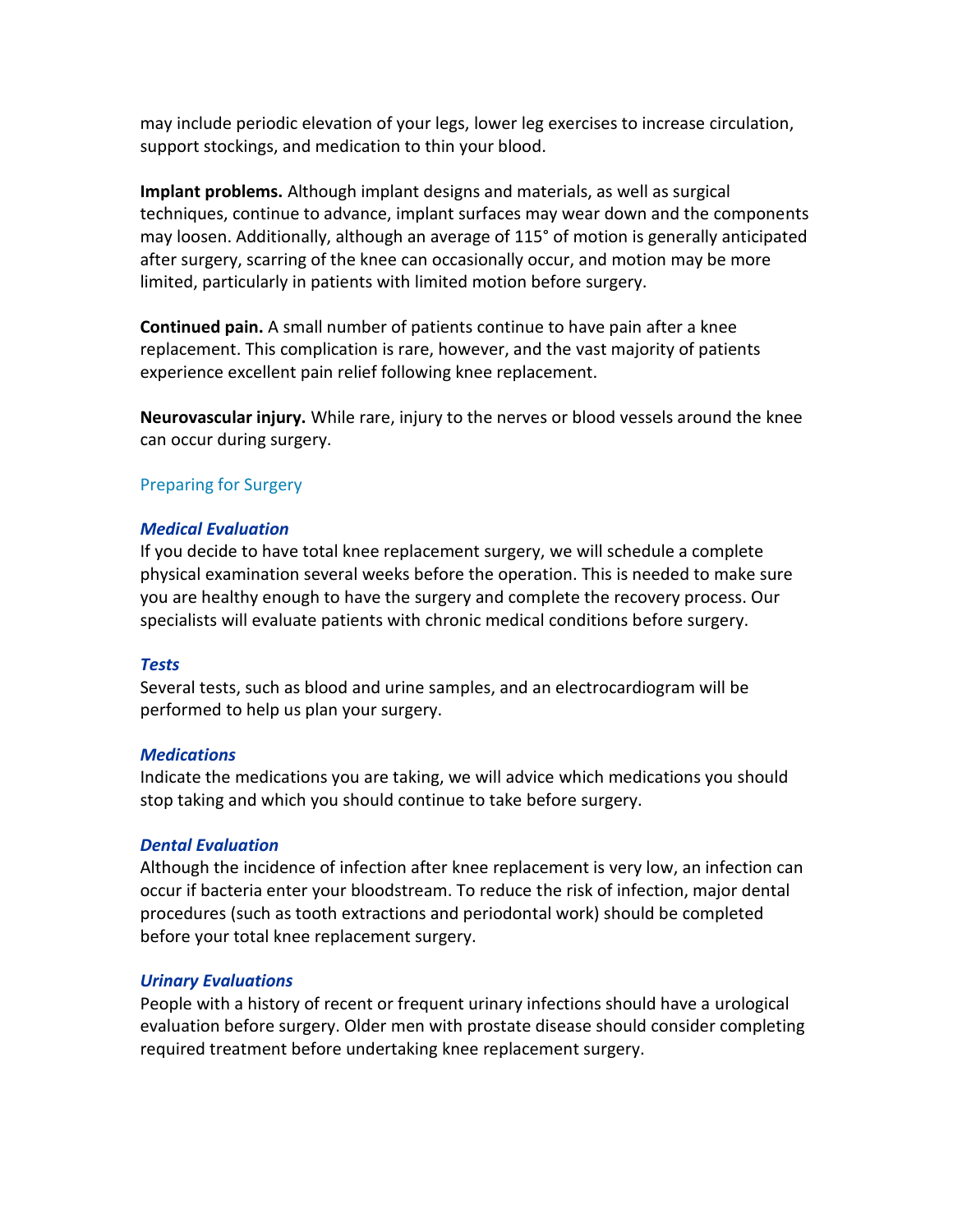# *Social Planning*

Although you will be able to walk on crutches or a walker soon after surgery, you will need help for several weeks with such tasks as cooking, shopping, bathing, and doing laundry.

If you live alone, our planner at the hospital can help you make advance arrangements to have someone assist you at home..

# *Home Planning*

Several modifications can make your home easier to navigate during your recovery. The following items may help with daily activities:

- Safety bars or a secure handrail in your shower or bath
- Secure handrails along your stairways
- A stable chair for your early recovery with a firm seat cushion (and a height of 18 to 20 inches), a firm back, two arms, and a footstool for intermittent leg elevation
- A toilet seat riser with arms, if you have a low toilet
- A stable shower bench or chair for bathing
- Removing all loose carpets and cords
- A temporary living space on the same floor because walking up or down stairs will be more difficult during your early recovery

# Your Surgery

You will most likely be admitted to the hospital on the day before surgery.

# *Anesthesia*

After admission, a member of the anesthesia team will evaluate you. The most common types of anesthesia are general anesthesia (you are put to sleep) or spinal, epidural, or regional nerve block anesthesia (you are awake but your body is numb from the waist down). The anesthesia team, with your input, will determine which type of anesthesia will be best for you.

### *Procedure*

The procedure itself takes approximately 1 to 2 hours. Your orthopaedic surgeon will remove the damaged cartilage and bone, and then position the new metal and plastic implants to restore the alignment and function of your knee.

Different types of knee implants are used to meet each patient's individual needs.

After surgery, you will be moved to the recovery room, where you will remain for several hours while your recovery from anesthesia is monitored. After you wake up, you will be taken to your hospital room.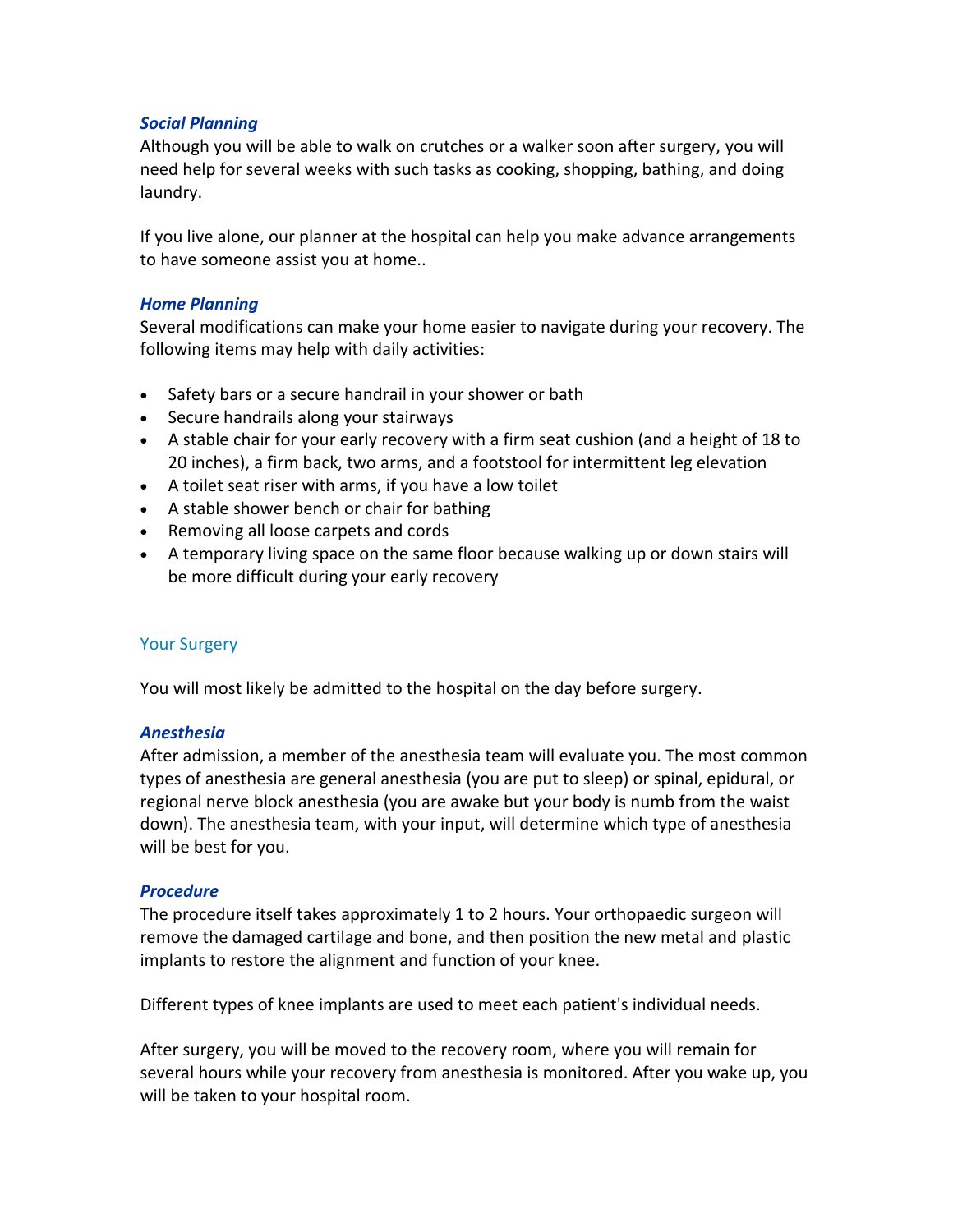# Your Hospital Stay

You will most likely stay in the hospital for 3 days after your surgery.

## *Pain Management*

After surgery, you will feel some pain. This is a natural part of the healing process. Our surgeons, physicians and nurses will work to reduce your pain, which can help you recover from surgery faster.

Medications are often prescribed for short-term pain relief after surgery. Many types of medicines are available to help manage pain, including opioids, non-steroidal antiinflammatory drugs (NSAIDs), and local anesthetics. We use combination of these medications to improve pain relief, as well as minimize the need for opioids.

Please talk to our surgeon if your pain has not begun to improve within a few days of your surgery.

# *Blood Clot Prevention*

Your orthopaedic surgeon may prescribe one or more measures to prevent blood clots and decrease leg swelling. These may include special support hose, inflatable leg coverings (compression boots), and blood thinners.

Foot and ankle movement also is encouraged immediately following surgery to increase blood flow in your leg muscles to help prevent leg swelling and blood clots.

# *Physical Therapy*

A continuous passive motion (CPM) machine.

Most patients begin exercising their knee the day after surgery. In some cases, patients begin moving their knee on the actual day of surgery. A physical therapist will teach you specific exercises to strengthen your leg and restore knee movement to allow walking and other normal daily activities soon after your surgery.

To restore movement in your knee and leg, your surgeon may use a knee support that slowly moves your knee while you are in bed. The device is called a continuous passive motion (CPM) exercise machine. Some surgeons believe that a CPM machine decreases leg swelling by elevating your leg and improves your blood circulation by moving the muscles of your leg.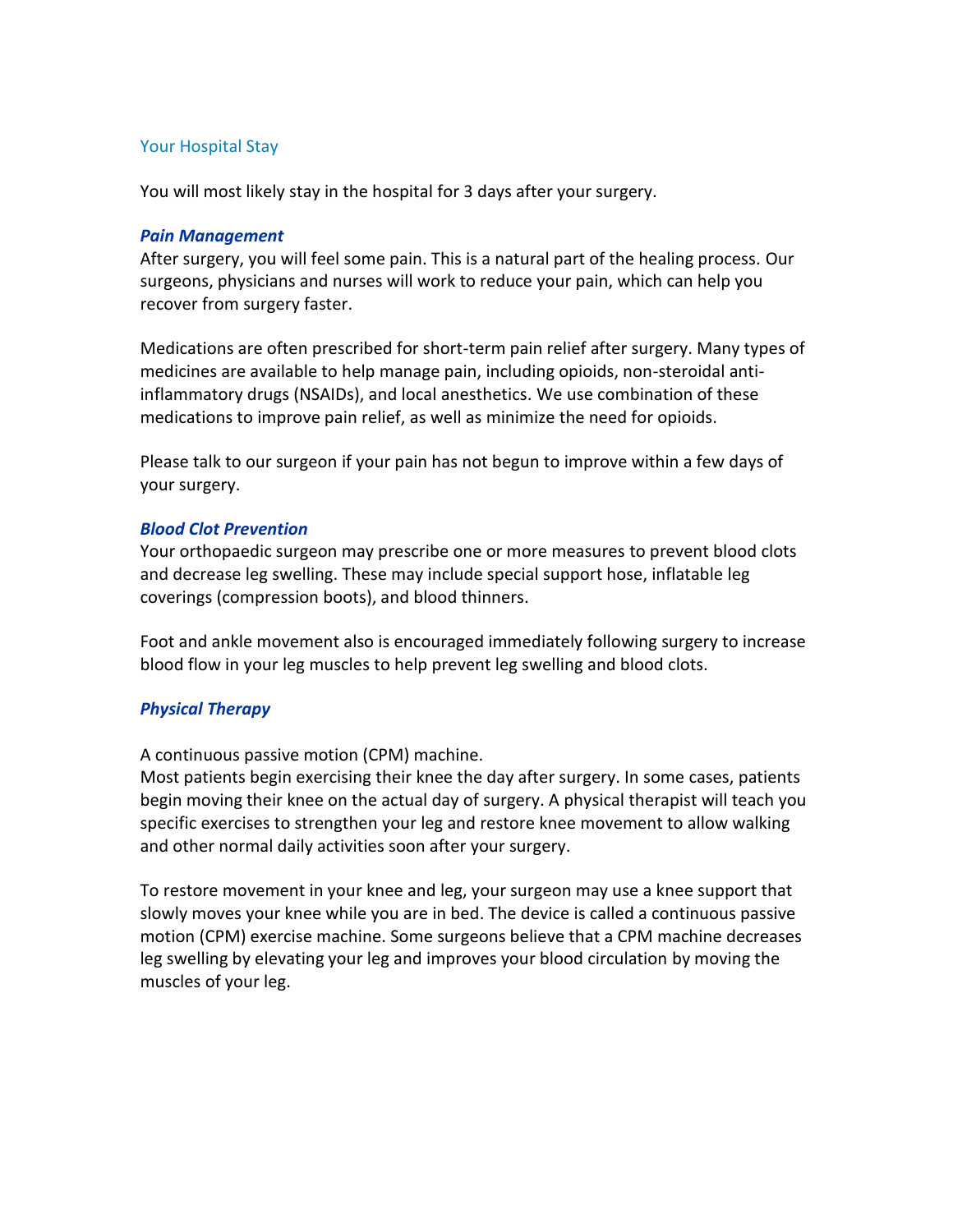## *Preventing Pneumonia*

It is common for patients to have shallow breathing in the early postoperative period. This is usually due to the effects of anesthesia, pain medications, and increased time spent in bed. This shallow breathing can lead to a partial collapse of the lungs (termed "atelectasis"), which can make patients susceptible to pneumonia. To help prevent this, it is important to take frequent deep breaths. We will provide a simple breathing apparatus called a spirometer to encourage you to take deep breaths.

# Your Recovery at Home

The success of your surgery will depend largely on how well you follow our orthopaedic surgeon's instructions at home during the first few weeks after surgery.

## *Wound Care*

You will have stitches or staples running along your wound or a suture beneath your skin on the front of your knee. The stitches or staples will be removed several weeks after surgery. A suture beneath your skin will not require removal.

Avoid soaking the wound in water until it has thoroughly sealed and dried. You may continue to bandage the wound to prevent irritation from clothing or support stockings.

### *Diet*

Some loss of appetite is common for several weeks after surgery. A balanced diet, often with an iron supplement, is important to help your wound heal and to restore muscle strength.

# *Activity*

Exercise is a critical component of home care, particularly during the first few weeks after surgery. You should be able to resume most normal activities of daily living within 3 to 6 weeks following surgery. Some pain with activity and at night is common for several weeks after surgery.

Your activity program should include:

- A graduated walking program to slowly increase your mobility, initially in your home and later outside
- Resuming other normal household activities, such as sitting, standing, and climbing stairs
- Specific exercises several times a day to restore movement and strengthen your knee. You probably will be able to perform the exercises without help, but you may have a physical therapist help you at home or in a therapy center the first few weeks after surgery.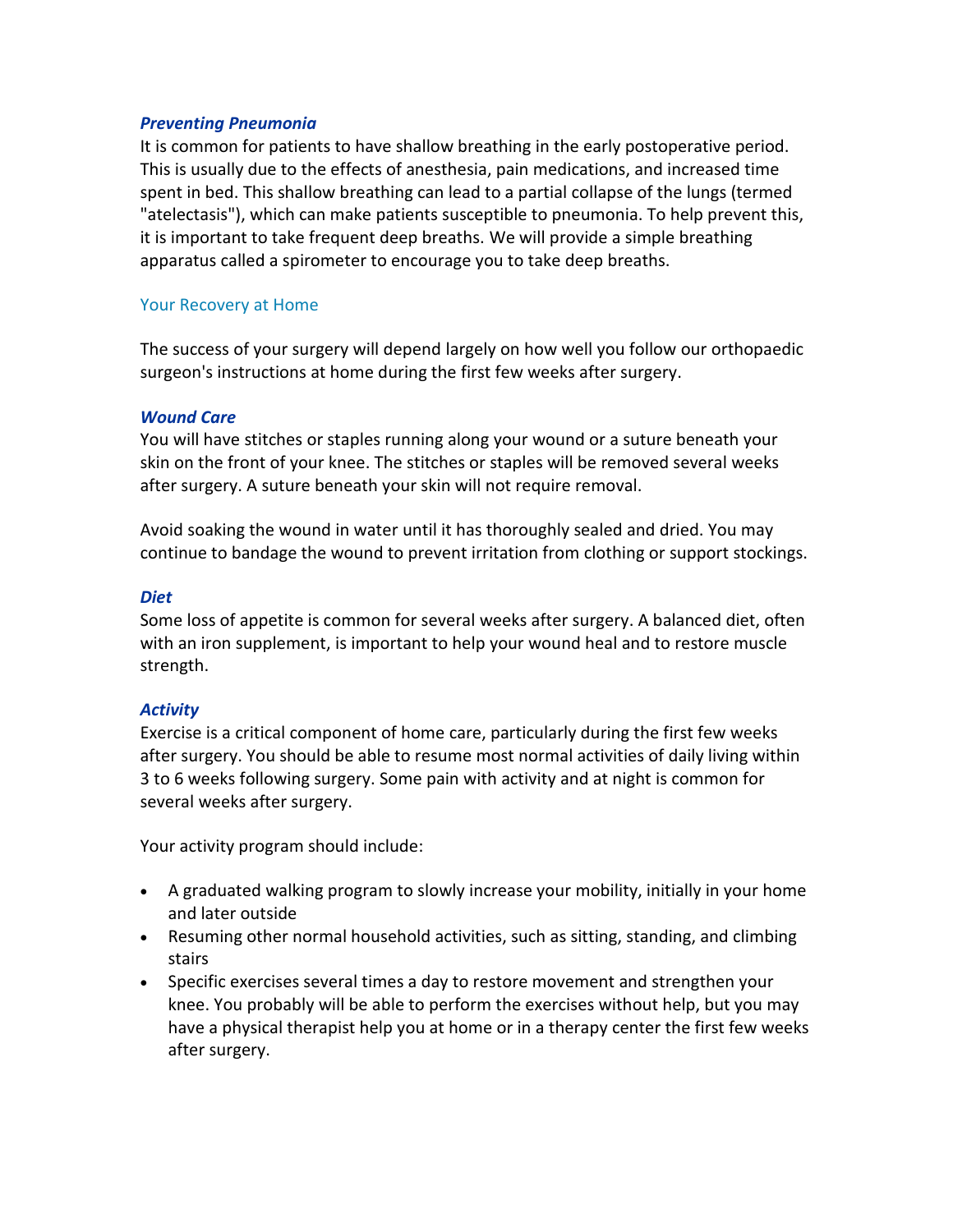You will most likely be able to resume driving when your knee bends enough that you can enter and sit comfortably in your car, and when your muscle control provides adequate reaction time for braking and acceleration. Most people resume driving approximately 4 to 6 weeks after surgery.

# Avoiding Problems After Surgery

## *Blood Clot Prevention*

Follow your orthopaedic surgeon's instructions carefully to reduce the risk of blood clots developing during the first several weeks of your recovery. He or she may recommend that you continue taking the blood thinning medication you started in the hospital. Notify your doctor immediately if you develop any of the following warning signs.

**Warning signs of blood clots.** The warning signs of possible blood clots in your leg include:

- Increasing pain in your calf
- Tenderness or redness above or below your knee
- New or increasing swelling in your calf, ankle, and foot

**Warning signs of pulmonary embolism.** The warning signs that a blood clot has traveled to your lung include:

- Sudden shortness of breath
- Sudden onset of chest pain
- Localized chest pain with coughing

### *Preventing Infection*

A common cause of infection following total knee replacement surgery is from bacteria that enter the bloodstream during dental procedures, urinary tract infections, or skin infections. These bacteria can lodge around your knee replacement and cause an infection.

After knee replacement, patients with certain risk factors may need to take antibiotics prior to dental work, including dental cleanings, or before any surgical procedure that could allow bacteria to enter the bloodstream. Our orthopaedic surgeon will discuss with you whether taking preventive antibiotics before dental procedures is needed in your situation.

**Warning signs of infection.** Notify us immediately if you develop any of the following signs of a possible knee replacement infection:

- Persistent fever (higher than 100°F orally)
- Shaking chills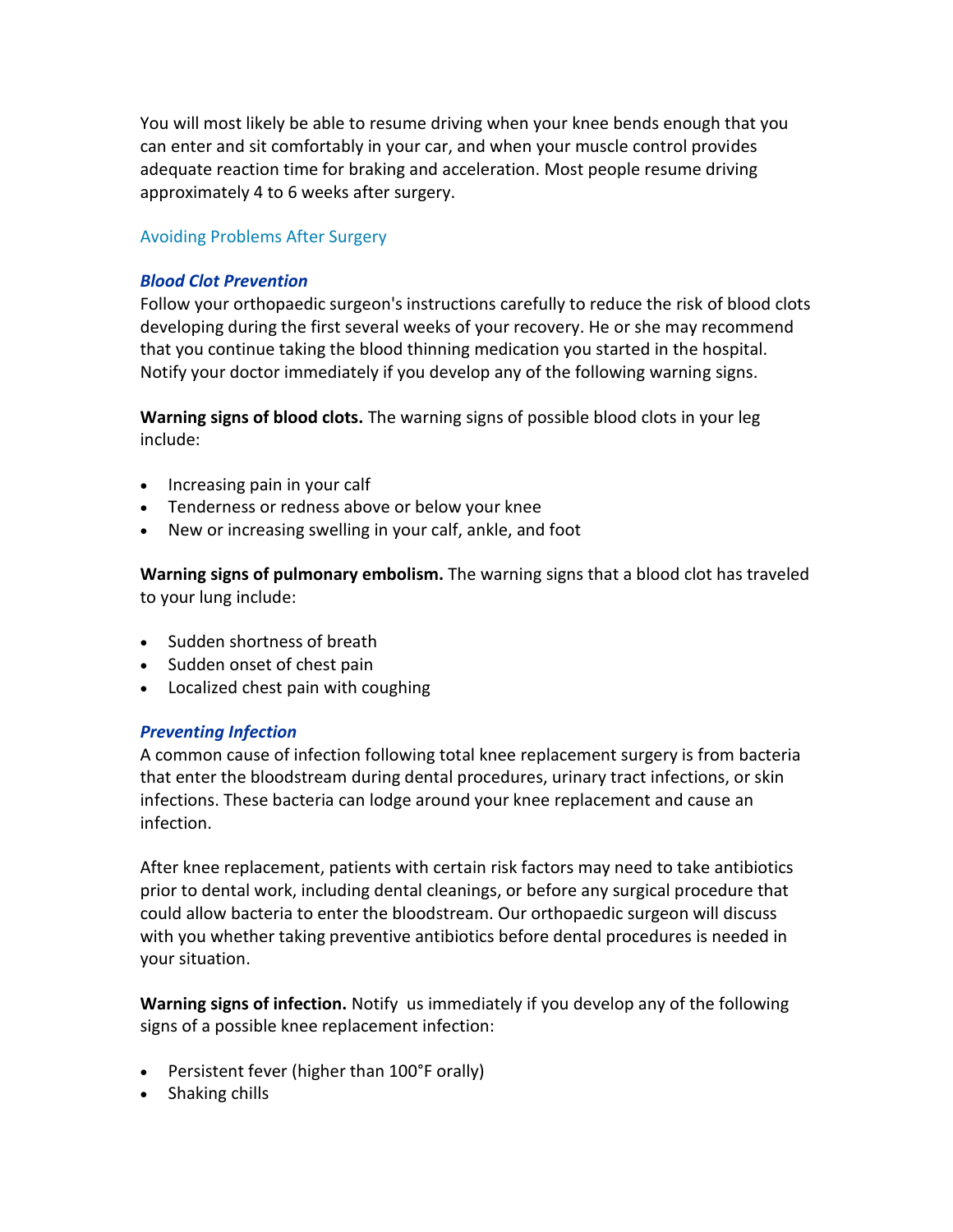- Increasing redness, tenderness, or swelling of the knee wound
- Drainage from the knee wound
- Increasing knee pain with both activity and rest

# *Avoiding Falls*

A fall during the first few weeks after surgery can damage your new knee and may result in a need for further surgery. Stairs are a particular hazard until your knee is strong and mobile. You should use a cane, crutches, a walker, hand rails, or have someone to help you until you have improved your balance, flexibility, and strength.

Your surgeon and physical therapist will help you decide what assistive aides will be required following surgery and when those aides can safely be discontinued.

# **Outcomes**

# *How Your New Knee Is Different*

Improvement of knee motion is a goal of total knee replacement, but restoration of full motion is uncommon. The motion of your knee replacement after surgery can be predicted by the range of motion you have in your knee before surgery. Most patients can expect to be able to almost fully straighten the replaced knee and to bend the knee sufficiently to climb stairs and get in and out of a car. Kneeling is sometimes uncomfortable, but it is not harmful.

Most people feel some numbness in the skin around your incision. You also may feel some stiffness, particularly with excessive bending activities.

Most people also feel or hear some clicking of the metal and plastic with knee bending or walking. This is a normal. These differences often diminish with time and most patients find them to be tolerable when compared with the pain and limited function they experienced prior to surgery.

Your new knee may activate metal detectors required for security in airports and some buildings. Tell the security agent about your knee replacement if the alarm is activated.

# *Protecting Your Knee Replacement*

After surgery, make sure you also do the following:

- Participate in regular light exercise programs to maintain proper strength and mobility of your new knee.
- Take special precautions to avoid falls and injuries. If you break a bone in your leg, you may require more surgery.
- Make sure your dentist knows that you have a knee replacement. Talk to us whether you need to take antibiotics prior to dental procedures.